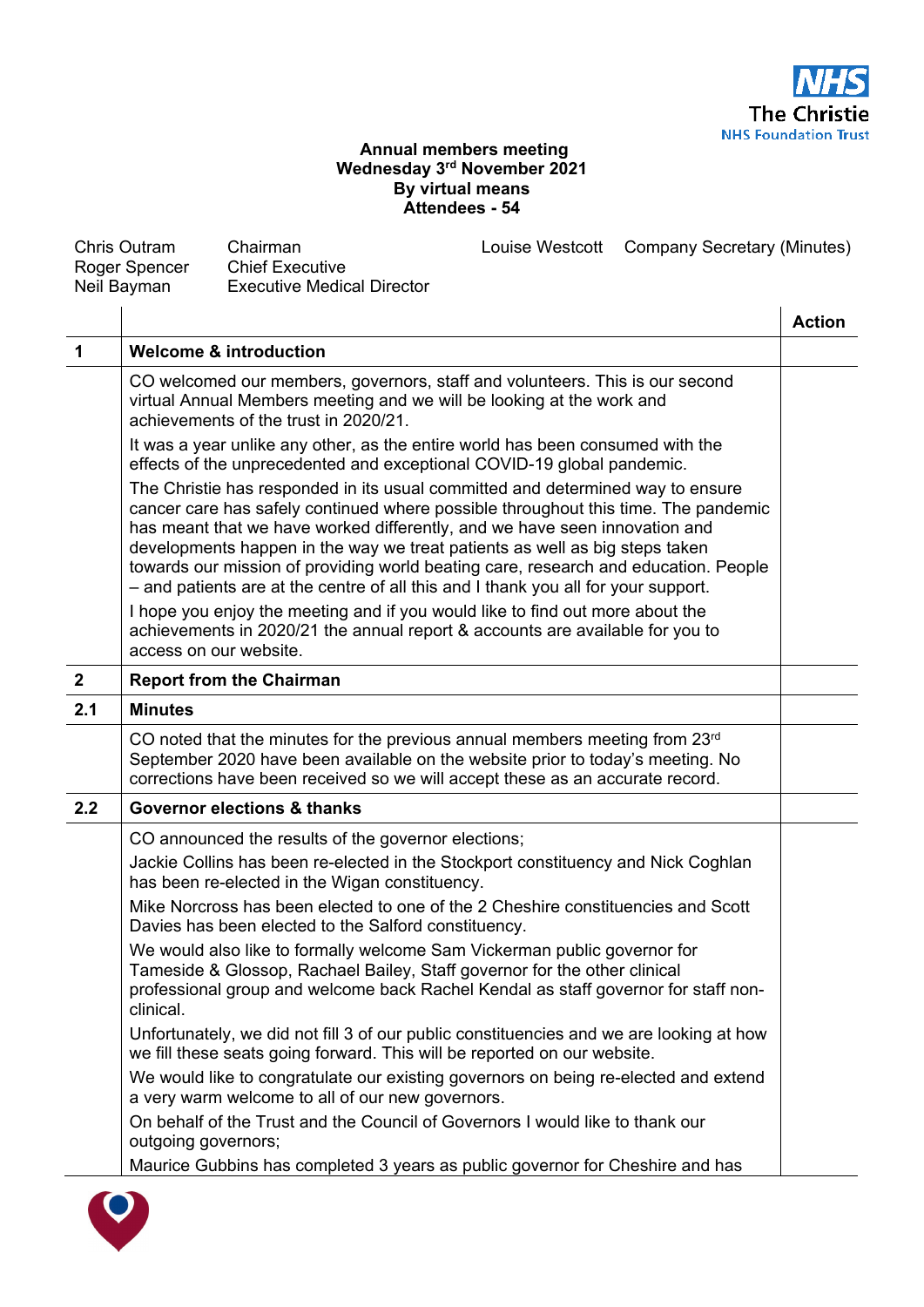|              |                                                                                                                                                                                                                                                                                                                                                                                                                                                                                                                                                                                                                                                                                                                                                                                                                                               | <b>Action</b> |
|--------------|-----------------------------------------------------------------------------------------------------------------------------------------------------------------------------------------------------------------------------------------------------------------------------------------------------------------------------------------------------------------------------------------------------------------------------------------------------------------------------------------------------------------------------------------------------------------------------------------------------------------------------------------------------------------------------------------------------------------------------------------------------------------------------------------------------------------------------------------------|---------------|
|              | been a much-valued supporter of The Trust and chair of the Quality Committee.                                                                                                                                                                                                                                                                                                                                                                                                                                                                                                                                                                                                                                                                                                                                                                 |               |
|              | Derek Harrison completed 51/2 years as a public governor for the North West and a<br>member of the Development and Sustainability Committee                                                                                                                                                                                                                                                                                                                                                                                                                                                                                                                                                                                                                                                                                                   |               |
|              | Craig Wellens completed 2 <sup>1/2</sup> years as a public governor for Rochdale and as a<br>member of the Development and Sustainability Committee                                                                                                                                                                                                                                                                                                                                                                                                                                                                                                                                                                                                                                                                                           |               |
|              | Alison Armstrong completed 3 years as a staff governor and as a member of the<br>Development and Sustainability Committee                                                                                                                                                                                                                                                                                                                                                                                                                                                                                                                                                                                                                                                                                                                     |               |
|              | Stefan Meyer completed 9 years as a partner governor representing the University of<br>Manchester and as a member of the Quality Committee                                                                                                                                                                                                                                                                                                                                                                                                                                                                                                                                                                                                                                                                                                    |               |
|              | Jack Muddiman completed 6 months as a staff governor and as a member of the<br><b>Quality Committee</b>                                                                                                                                                                                                                                                                                                                                                                                                                                                                                                                                                                                                                                                                                                                                       |               |
|              | CO thanked each of the outgoing governors for their involvement.                                                                                                                                                                                                                                                                                                                                                                                                                                                                                                                                                                                                                                                                                                                                                                              |               |
| 2.3          | <b>Appointment of Directors</b>                                                                                                                                                                                                                                                                                                                                                                                                                                                                                                                                                                                                                                                                                                                                                                                                               |               |
|              | CO outlined the changes to the board in 2020/21;                                                                                                                                                                                                                                                                                                                                                                                                                                                                                                                                                                                                                                                                                                                                                                                              |               |
|              | In April 2020 Professor Janelle Yorke joined the Board as Chief Nurse and Executive<br>Director of Quality. Bernie Delahoyde came in to post as the Interim Chief Operating<br>Officer in February 2020 a role that she has subsequently been appointed to<br>substantively.                                                                                                                                                                                                                                                                                                                                                                                                                                                                                                                                                                  |               |
|              | We have had further changes to the Board in the subsequent year 2021/22 but this<br>will form part of the next Annual Members meeting. The details are on our website.<br>CO noted that one of these recent appointments is a replacement for Dr Wendy<br>Makin as Medical Director. Dr Neil Bayman was appointed this year and he will be<br>presenting later in the meeting. Other changes will be reported formally next year but<br>CO extended grateful thanks to Dr Wendy Makin & Joanne Fitzpatrick and welcomed<br>Dr Neil Bayman and Sally Parkinson at Interim Director of Finance.<br>I can confirm that during 2020/21 the Nominations Committee recommended to the<br>Council of Governors the reappointment of Neil Large and Kathryn Riddle for a<br>further 1 year. These extensions were agreed by the council of governors. |               |
|              | CO also welcomed our new NEDs, details of these new appointments will be formally<br>reported to the next meeting. Details are on our website.                                                                                                                                                                                                                                                                                                                                                                                                                                                                                                                                                                                                                                                                                                |               |
| 2.4          | <b>Amendments to trust constitution</b>                                                                                                                                                                                                                                                                                                                                                                                                                                                                                                                                                                                                                                                                                                                                                                                                       |               |
|              | CO outlined that there have been no changes to the constitution in 2020/21.                                                                                                                                                                                                                                                                                                                                                                                                                                                                                                                                                                                                                                                                                                                                                                   |               |
| $\mathbf{3}$ | Report from the council of governors                                                                                                                                                                                                                                                                                                                                                                                                                                                                                                                                                                                                                                                                                                                                                                                                          |               |
| 3.1          | CO presented a brief summary of the work of the council of governors and its<br>committees in 2020/21. She thanked the Council of Governors for their continued<br>commitment and ability to adapt to the new virtual ways of working throughout<br>2020/21. They have continued to work virtually in their committees in order to carry<br>on supporting the Trust.                                                                                                                                                                                                                                                                                                                                                                                                                                                                          |               |
|              | First off, the Membership & Community Engagement Committee have developed<br>and been working to the Membership Strategy 2019 - 2022. This continues the work<br>of the previous strategy with the main focus on increasing engagement and<br>representation in the membership. At the end of the year 2020/21 our total<br>membership was 14,561 members (this is including staff and volunteers), this has<br>been reduced from around 30,000 members. The target membership is now 10,000<br>engaged members.                                                                                                                                                                                                                                                                                                                              |               |
|              | The Quality Committee reviewed issues relating to patient safety, clinical<br>effectiveness and patient experience. They had to pause the 'talking to patients'<br>initiative that has been so successful over the years and gives them direct<br>engagement with patients, carers and front-line staff. This was due to the necessary                                                                                                                                                                                                                                                                                                                                                                                                                                                                                                        |               |

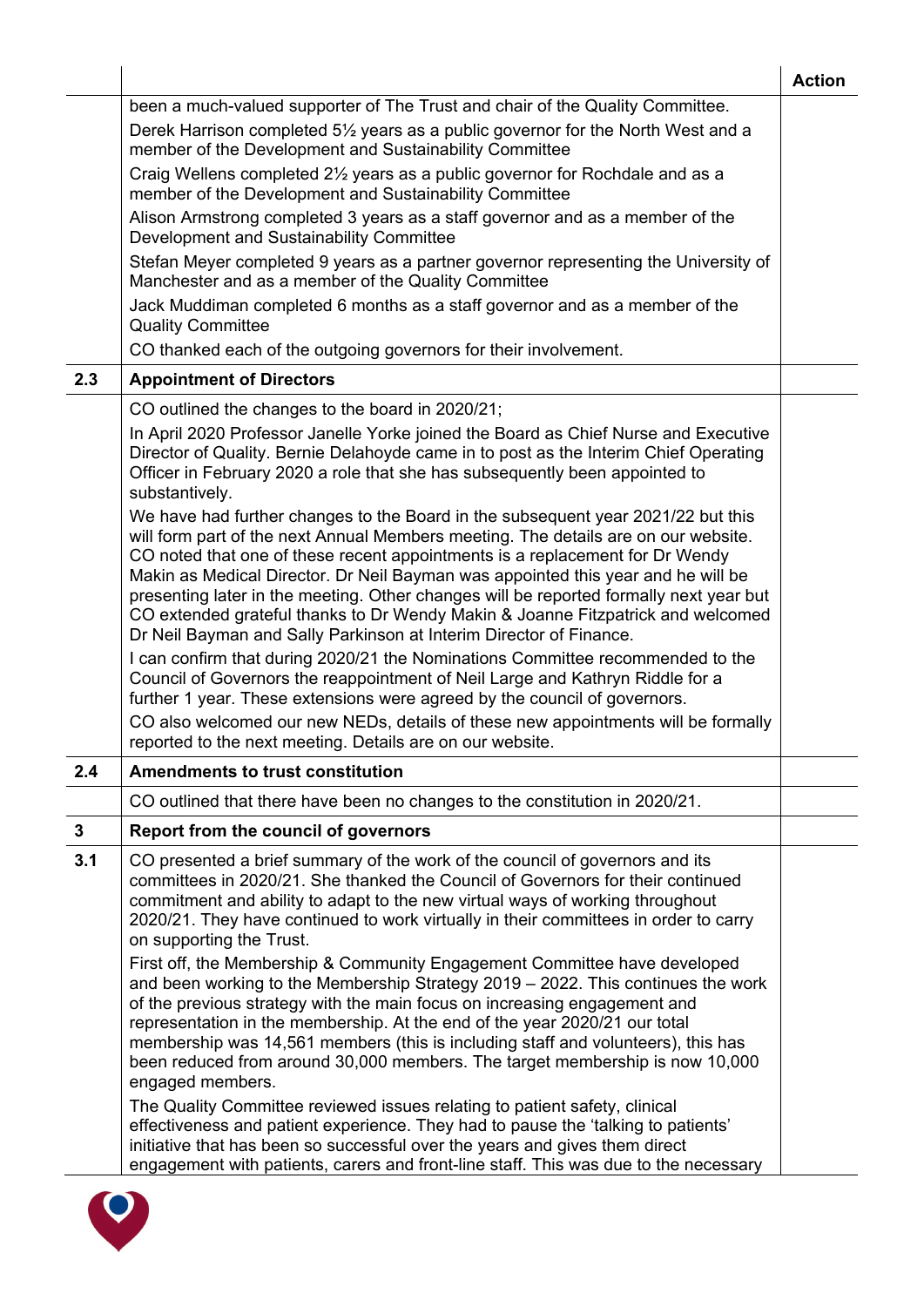|                         |                                                                                                                                                                                                                                                                                                                                                                                                                                                                                                                                                                                                                                                                                                                                                                                                                     | <b>Action</b> |
|-------------------------|---------------------------------------------------------------------------------------------------------------------------------------------------------------------------------------------------------------------------------------------------------------------------------------------------------------------------------------------------------------------------------------------------------------------------------------------------------------------------------------------------------------------------------------------------------------------------------------------------------------------------------------------------------------------------------------------------------------------------------------------------------------------------------------------------------------------|---------------|
|                         | restrictions that were in place on site and the reduced foot fall through the Trust. The<br>Quality Committee also received and reviewed the quality accounts for the year.                                                                                                                                                                                                                                                                                                                                                                                                                                                                                                                                                                                                                                         |               |
|                         | The Development & Sustainability Committee has been involved with the Annual<br>Planning process in its changed form and has worked on reviewing progress against<br>the Trust Strategy. This committee has also provided governor input to major capital<br>programme developments including the Paterson site redevelopment, Christie @<br>Macclesfield Cancer Centre and the tiered car park as well as receiving updates on<br>the changed financial planning process.                                                                                                                                                                                                                                                                                                                                          |               |
|                         | The council of governors as a whole had a good and busy year despite the<br>restrictions. Meetings have been very well attended virtually. Amongst other things<br>the council have reviewed the appraisals of the non-executive directors including the<br>chairman and heard detail of the refreshed strategy and the ongoing management of<br>the Covid-19 pandemic at the Trust.                                                                                                                                                                                                                                                                                                                                                                                                                                |               |
|                         | It has been another busy and productive year for the council of governors.<br>CO handed over to Roger Spencer The Christie Chief Executive to talk more about<br>the annual report and accounts 2020/21.                                                                                                                                                                                                                                                                                                                                                                                                                                                                                                                                                                                                            |               |
| $\overline{\mathbf{4}}$ | <b>Report of the Chief Executive</b>                                                                                                                                                                                                                                                                                                                                                                                                                                                                                                                                                                                                                                                                                                                                                                                |               |
| 4.1                     | Annual report & accounts & future plans                                                                                                                                                                                                                                                                                                                                                                                                                                                                                                                                                                                                                                                                                                                                                                             |               |
|                         | Annual report and accounts 2020/21 & forward planning information<br>RS noted that at the Christie we are passionately committed to improving the<br>outcomes and experiences for cancer patients. In 2020/21 our team has delivered an<br>outstanding set of results under the most difficult of circumstances. RS noted that we<br>will show a short film that describes some of the highlights and that this is available<br>on the website, first he outlined some of the details.                                                                                                                                                                                                                                                                                                                              |               |
|                         | <b>Quality Standards</b>                                                                                                                                                                                                                                                                                                                                                                                                                                                                                                                                                                                                                                                                                                                                                                                            |               |
|                         | Due to the impact of the Covid-19 pandemic, there was a change to the reporting<br>requirements for key standards as the energy of the NHS turned to dealing with the<br>impact of the pandemic. At the Christie, we continued to monitor all of our required<br>quality standards across the year including our safety measures such as extremely<br>low infection rates, and carried on monitoring our waiting time targets to ensure that<br>our patients continued to be seen as quickly as possible. We also worked across the<br>system in Greater Manchester to prioritise cancer patients and continue to ensure<br>cancer surgery was undertaken. But most importantly we have received excellent<br>feedback from our patients throughout the year giving us excellent outcome and<br>experience results. |               |
|                         | In terms of our Financial Performance - due to the impact of the Covid-19<br>pandemic, there was a change to the Finance Regime for 2020/21. This resulted in<br>a change to the income for the Trust and also considerable additional cost relating to<br>Covid-19. Due to the significant impact from the pandemic, the financial results for<br>the 2020/21 financial year should not be directly compared with the previous years.<br>The trust continues to have a strong grip on managing the finances during this<br>unprecedented time.                                                                                                                                                                                                                                                                     |               |
|                         | For 2020/21, we made a consolidated surplus of £0.84m, this includes the charity,<br>The Christie Pharmacy (a subsidiary company of the Trust) & the Trust.                                                                                                                                                                                                                                                                                                                                                                                                                                                                                                                                                                                                                                                         |               |
|                         | Despite the impact of Covid, the charity received £11m total income and funded<br>£6.134m of capital projects. Charity capital contribution in 2020/21 related to the<br>development of the Christie @Macclesfield cancer centre. This is due to be<br>completed in 2021/22.                                                                                                                                                                                                                                                                                                                                                                                                                                                                                                                                        |               |
|                         | NHS commissioners and NHS England have invested £11.6m more in patient<br>treatments than in the previous year, this includes £3.7m top up funding relating to<br>Covid expenditure.                                                                                                                                                                                                                                                                                                                                                                                                                                                                                                                                                                                                                                |               |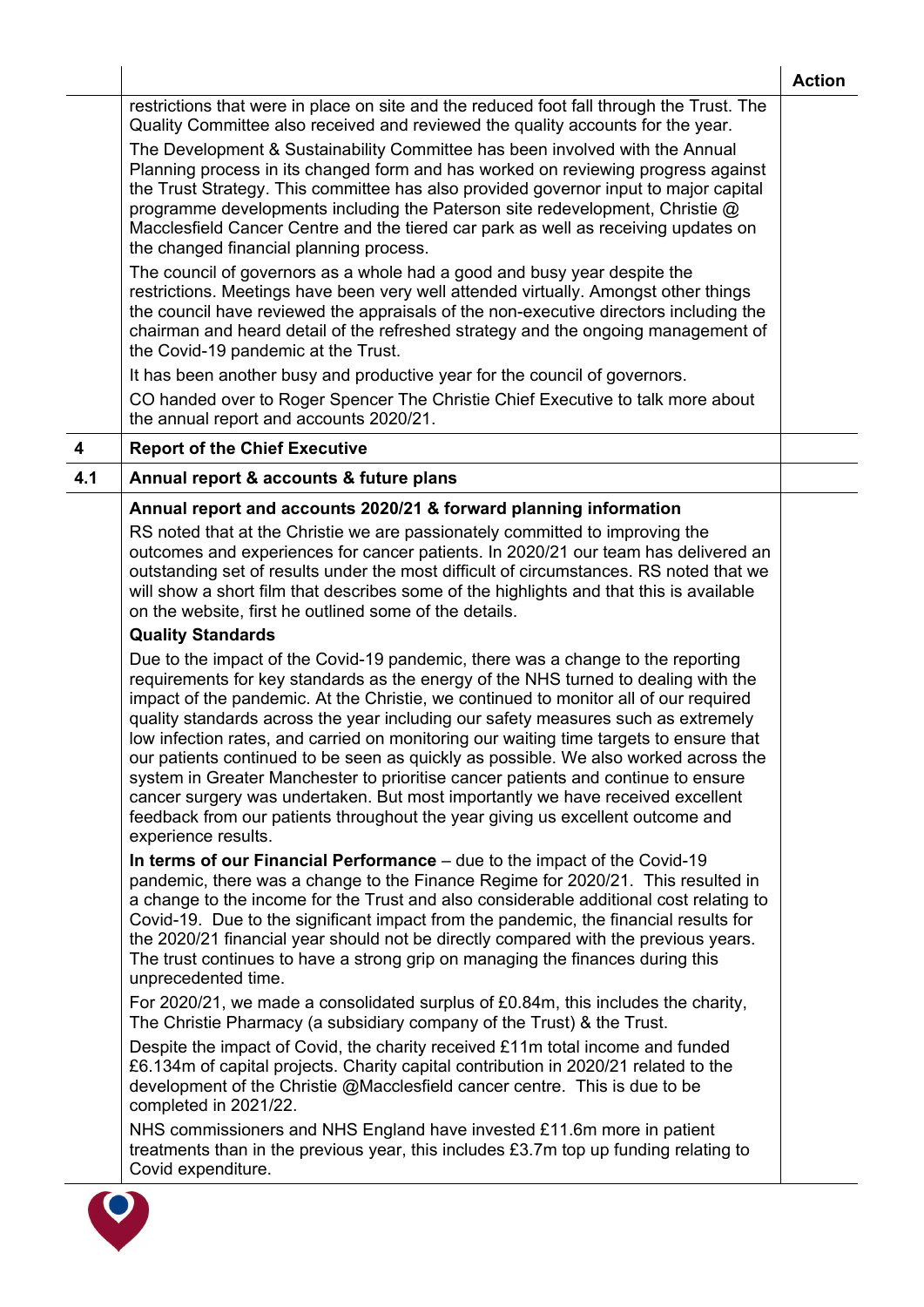| We have invested £55.43m on new assets including:<br>Continuing development of an integrated research facility to replace the fire<br>$\bullet$<br>damaged Paterson research building (completion is due 2022/23)<br>New information technology and<br>$\bullet$<br>Estates maintenance to ensure effective patient care<br>$\bullet$<br><b>Auditors Opinion</b><br>We have been given a clean bill of health by our auditors who set out in their report<br>that our accounts are a true representation and we pass the required efficient<br>effective and economic tests.<br><b>Regulators Assessment</b><br>We have complied with the required standards as well as achieving the best possible<br>rating (1) in the Single Oversight Framework which assesses performance across;<br>quality of care<br>٠<br>finance and use of resources<br>operational performance<br>strategic change<br>$\bullet$<br>leadership and improvement capability<br>$\bullet$<br>The Review of the Year video was shown to the meeting. This is available on the<br>website.<br>5<br>Clinical response to Covid-19 at The Christie - Dr Neil Bayman, Executive<br><b>Medical Director</b><br>NB outlined the challenges faced by the clinical teams at The Christie from the outset<br>of the pandemic.<br>The main considerations were around how patients could be kept safe, how staff<br>could be kept safe and how services could continue to run.<br>What did we do?<br>Biosecurity measures were put in place very early on, patients and staff were<br>screened on arrival on site. We created cohort wards to contain covid positive<br>patients. Personal protective equipment (PPE) was increased for staff and patients.<br>The distressing decision was made to restrict visitors on site to protect patients and<br>staff. Social distancing was implemented, a difficult feat in clinical spaces. Once it<br>was available, both patients and staff were tested.<br>Staff were asked to work from home, we also implemented virtual and telephone<br>clinics. Meetings became virtual as did our education events.<br>We conducted surgical cases that we wouldn't otherwise have seen through the<br>cancer surgical hub in Greater Manchester.<br>Treatments were delivered in different ways, we reduced the requirement for patients<br>to come on site, fractionation rates for radiotherapy for some cancers were reduced<br>meaning less visits in a course. We looked at less toxic anti-cancer treatments.<br>There was a coordinated response through out clinical advisory group and daily<br>huddle and we worked with regional and national groups.<br>We had a role in educating and informing and put on covid engagement events, we<br>used social media and the broadcast media to encourage patients to get checked<br>and come forward if they were worried about symptoms.<br>We continue to grapple with what we will continue doing to manage the ongoing<br>issues caused by the pandemic. Many of these measures will continue into the<br>future.<br>CO thanked NB for his presentation and to RS for his presentation. |  | <b>Action</b> |
|----------------------------------------------------------------------------------------------------------------------------------------------------------------------------------------------------------------------------------------------------------------------------------------------------------------------------------------------------------------------------------------------------------------------------------------------------------------------------------------------------------------------------------------------------------------------------------------------------------------------------------------------------------------------------------------------------------------------------------------------------------------------------------------------------------------------------------------------------------------------------------------------------------------------------------------------------------------------------------------------------------------------------------------------------------------------------------------------------------------------------------------------------------------------------------------------------------------------------------------------------------------------------------------------------------------------------------------------------------------------------------------------------------------------------------------------------------------------------------------------------------------------------------------------------------------------------------------------------------------------------------------------------------------------------------------------------------------------------------------------------------------------------------------------------------------------------------------------------------------------------------------------------------------------------------------------------------------------------------------------------------------------------------------------------------------------------------------------------------------------------------------------------------------------------------------------------------------------------------------------------------------------------------------------------------------------------------------------------------------------------------------------------------------------------------------------------------------------------------------------------------------------------------------------------------------------------------------------------------------------------------------------------------------------------------------------------------------------------------------------------------------------------------------------------------------------------------------------------------------------------------------------------------------------------------------------------------------------------------------------------------------------------------------------------------------------------------------------------------------------------------------------------|--|---------------|
|                                                                                                                                                                                                                                                                                                                                                                                                                                                                                                                                                                                                                                                                                                                                                                                                                                                                                                                                                                                                                                                                                                                                                                                                                                                                                                                                                                                                                                                                                                                                                                                                                                                                                                                                                                                                                                                                                                                                                                                                                                                                                                                                                                                                                                                                                                                                                                                                                                                                                                                                                                                                                                                                                                                                                                                                                                                                                                                                                                                                                                                                                                                                                    |  |               |
|                                                                                                                                                                                                                                                                                                                                                                                                                                                                                                                                                                                                                                                                                                                                                                                                                                                                                                                                                                                                                                                                                                                                                                                                                                                                                                                                                                                                                                                                                                                                                                                                                                                                                                                                                                                                                                                                                                                                                                                                                                                                                                                                                                                                                                                                                                                                                                                                                                                                                                                                                                                                                                                                                                                                                                                                                                                                                                                                                                                                                                                                                                                                                    |  |               |
|                                                                                                                                                                                                                                                                                                                                                                                                                                                                                                                                                                                                                                                                                                                                                                                                                                                                                                                                                                                                                                                                                                                                                                                                                                                                                                                                                                                                                                                                                                                                                                                                                                                                                                                                                                                                                                                                                                                                                                                                                                                                                                                                                                                                                                                                                                                                                                                                                                                                                                                                                                                                                                                                                                                                                                                                                                                                                                                                                                                                                                                                                                                                                    |  |               |
|                                                                                                                                                                                                                                                                                                                                                                                                                                                                                                                                                                                                                                                                                                                                                                                                                                                                                                                                                                                                                                                                                                                                                                                                                                                                                                                                                                                                                                                                                                                                                                                                                                                                                                                                                                                                                                                                                                                                                                                                                                                                                                                                                                                                                                                                                                                                                                                                                                                                                                                                                                                                                                                                                                                                                                                                                                                                                                                                                                                                                                                                                                                                                    |  |               |
|                                                                                                                                                                                                                                                                                                                                                                                                                                                                                                                                                                                                                                                                                                                                                                                                                                                                                                                                                                                                                                                                                                                                                                                                                                                                                                                                                                                                                                                                                                                                                                                                                                                                                                                                                                                                                                                                                                                                                                                                                                                                                                                                                                                                                                                                                                                                                                                                                                                                                                                                                                                                                                                                                                                                                                                                                                                                                                                                                                                                                                                                                                                                                    |  |               |
|                                                                                                                                                                                                                                                                                                                                                                                                                                                                                                                                                                                                                                                                                                                                                                                                                                                                                                                                                                                                                                                                                                                                                                                                                                                                                                                                                                                                                                                                                                                                                                                                                                                                                                                                                                                                                                                                                                                                                                                                                                                                                                                                                                                                                                                                                                                                                                                                                                                                                                                                                                                                                                                                                                                                                                                                                                                                                                                                                                                                                                                                                                                                                    |  |               |
|                                                                                                                                                                                                                                                                                                                                                                                                                                                                                                                                                                                                                                                                                                                                                                                                                                                                                                                                                                                                                                                                                                                                                                                                                                                                                                                                                                                                                                                                                                                                                                                                                                                                                                                                                                                                                                                                                                                                                                                                                                                                                                                                                                                                                                                                                                                                                                                                                                                                                                                                                                                                                                                                                                                                                                                                                                                                                                                                                                                                                                                                                                                                                    |  |               |
|                                                                                                                                                                                                                                                                                                                                                                                                                                                                                                                                                                                                                                                                                                                                                                                                                                                                                                                                                                                                                                                                                                                                                                                                                                                                                                                                                                                                                                                                                                                                                                                                                                                                                                                                                                                                                                                                                                                                                                                                                                                                                                                                                                                                                                                                                                                                                                                                                                                                                                                                                                                                                                                                                                                                                                                                                                                                                                                                                                                                                                                                                                                                                    |  |               |
|                                                                                                                                                                                                                                                                                                                                                                                                                                                                                                                                                                                                                                                                                                                                                                                                                                                                                                                                                                                                                                                                                                                                                                                                                                                                                                                                                                                                                                                                                                                                                                                                                                                                                                                                                                                                                                                                                                                                                                                                                                                                                                                                                                                                                                                                                                                                                                                                                                                                                                                                                                                                                                                                                                                                                                                                                                                                                                                                                                                                                                                                                                                                                    |  |               |
|                                                                                                                                                                                                                                                                                                                                                                                                                                                                                                                                                                                                                                                                                                                                                                                                                                                                                                                                                                                                                                                                                                                                                                                                                                                                                                                                                                                                                                                                                                                                                                                                                                                                                                                                                                                                                                                                                                                                                                                                                                                                                                                                                                                                                                                                                                                                                                                                                                                                                                                                                                                                                                                                                                                                                                                                                                                                                                                                                                                                                                                                                                                                                    |  |               |
|                                                                                                                                                                                                                                                                                                                                                                                                                                                                                                                                                                                                                                                                                                                                                                                                                                                                                                                                                                                                                                                                                                                                                                                                                                                                                                                                                                                                                                                                                                                                                                                                                                                                                                                                                                                                                                                                                                                                                                                                                                                                                                                                                                                                                                                                                                                                                                                                                                                                                                                                                                                                                                                                                                                                                                                                                                                                                                                                                                                                                                                                                                                                                    |  |               |
|                                                                                                                                                                                                                                                                                                                                                                                                                                                                                                                                                                                                                                                                                                                                                                                                                                                                                                                                                                                                                                                                                                                                                                                                                                                                                                                                                                                                                                                                                                                                                                                                                                                                                                                                                                                                                                                                                                                                                                                                                                                                                                                                                                                                                                                                                                                                                                                                                                                                                                                                                                                                                                                                                                                                                                                                                                                                                                                                                                                                                                                                                                                                                    |  |               |
|                                                                                                                                                                                                                                                                                                                                                                                                                                                                                                                                                                                                                                                                                                                                                                                                                                                                                                                                                                                                                                                                                                                                                                                                                                                                                                                                                                                                                                                                                                                                                                                                                                                                                                                                                                                                                                                                                                                                                                                                                                                                                                                                                                                                                                                                                                                                                                                                                                                                                                                                                                                                                                                                                                                                                                                                                                                                                                                                                                                                                                                                                                                                                    |  |               |
|                                                                                                                                                                                                                                                                                                                                                                                                                                                                                                                                                                                                                                                                                                                                                                                                                                                                                                                                                                                                                                                                                                                                                                                                                                                                                                                                                                                                                                                                                                                                                                                                                                                                                                                                                                                                                                                                                                                                                                                                                                                                                                                                                                                                                                                                                                                                                                                                                                                                                                                                                                                                                                                                                                                                                                                                                                                                                                                                                                                                                                                                                                                                                    |  |               |
|                                                                                                                                                                                                                                                                                                                                                                                                                                                                                                                                                                                                                                                                                                                                                                                                                                                                                                                                                                                                                                                                                                                                                                                                                                                                                                                                                                                                                                                                                                                                                                                                                                                                                                                                                                                                                                                                                                                                                                                                                                                                                                                                                                                                                                                                                                                                                                                                                                                                                                                                                                                                                                                                                                                                                                                                                                                                                                                                                                                                                                                                                                                                                    |  |               |
|                                                                                                                                                                                                                                                                                                                                                                                                                                                                                                                                                                                                                                                                                                                                                                                                                                                                                                                                                                                                                                                                                                                                                                                                                                                                                                                                                                                                                                                                                                                                                                                                                                                                                                                                                                                                                                                                                                                                                                                                                                                                                                                                                                                                                                                                                                                                                                                                                                                                                                                                                                                                                                                                                                                                                                                                                                                                                                                                                                                                                                                                                                                                                    |  |               |
|                                                                                                                                                                                                                                                                                                                                                                                                                                                                                                                                                                                                                                                                                                                                                                                                                                                                                                                                                                                                                                                                                                                                                                                                                                                                                                                                                                                                                                                                                                                                                                                                                                                                                                                                                                                                                                                                                                                                                                                                                                                                                                                                                                                                                                                                                                                                                                                                                                                                                                                                                                                                                                                                                                                                                                                                                                                                                                                                                                                                                                                                                                                                                    |  |               |
|                                                                                                                                                                                                                                                                                                                                                                                                                                                                                                                                                                                                                                                                                                                                                                                                                                                                                                                                                                                                                                                                                                                                                                                                                                                                                                                                                                                                                                                                                                                                                                                                                                                                                                                                                                                                                                                                                                                                                                                                                                                                                                                                                                                                                                                                                                                                                                                                                                                                                                                                                                                                                                                                                                                                                                                                                                                                                                                                                                                                                                                                                                                                                    |  |               |
|                                                                                                                                                                                                                                                                                                                                                                                                                                                                                                                                                                                                                                                                                                                                                                                                                                                                                                                                                                                                                                                                                                                                                                                                                                                                                                                                                                                                                                                                                                                                                                                                                                                                                                                                                                                                                                                                                                                                                                                                                                                                                                                                                                                                                                                                                                                                                                                                                                                                                                                                                                                                                                                                                                                                                                                                                                                                                                                                                                                                                                                                                                                                                    |  |               |
|                                                                                                                                                                                                                                                                                                                                                                                                                                                                                                                                                                                                                                                                                                                                                                                                                                                                                                                                                                                                                                                                                                                                                                                                                                                                                                                                                                                                                                                                                                                                                                                                                                                                                                                                                                                                                                                                                                                                                                                                                                                                                                                                                                                                                                                                                                                                                                                                                                                                                                                                                                                                                                                                                                                                                                                                                                                                                                                                                                                                                                                                                                                                                    |  |               |
|                                                                                                                                                                                                                                                                                                                                                                                                                                                                                                                                                                                                                                                                                                                                                                                                                                                                                                                                                                                                                                                                                                                                                                                                                                                                                                                                                                                                                                                                                                                                                                                                                                                                                                                                                                                                                                                                                                                                                                                                                                                                                                                                                                                                                                                                                                                                                                                                                                                                                                                                                                                                                                                                                                                                                                                                                                                                                                                                                                                                                                                                                                                                                    |  |               |
|                                                                                                                                                                                                                                                                                                                                                                                                                                                                                                                                                                                                                                                                                                                                                                                                                                                                                                                                                                                                                                                                                                                                                                                                                                                                                                                                                                                                                                                                                                                                                                                                                                                                                                                                                                                                                                                                                                                                                                                                                                                                                                                                                                                                                                                                                                                                                                                                                                                                                                                                                                                                                                                                                                                                                                                                                                                                                                                                                                                                                                                                                                                                                    |  |               |
|                                                                                                                                                                                                                                                                                                                                                                                                                                                                                                                                                                                                                                                                                                                                                                                                                                                                                                                                                                                                                                                                                                                                                                                                                                                                                                                                                                                                                                                                                                                                                                                                                                                                                                                                                                                                                                                                                                                                                                                                                                                                                                                                                                                                                                                                                                                                                                                                                                                                                                                                                                                                                                                                                                                                                                                                                                                                                                                                                                                                                                                                                                                                                    |  |               |
|                                                                                                                                                                                                                                                                                                                                                                                                                                                                                                                                                                                                                                                                                                                                                                                                                                                                                                                                                                                                                                                                                                                                                                                                                                                                                                                                                                                                                                                                                                                                                                                                                                                                                                                                                                                                                                                                                                                                                                                                                                                                                                                                                                                                                                                                                                                                                                                                                                                                                                                                                                                                                                                                                                                                                                                                                                                                                                                                                                                                                                                                                                                                                    |  |               |
|                                                                                                                                                                                                                                                                                                                                                                                                                                                                                                                                                                                                                                                                                                                                                                                                                                                                                                                                                                                                                                                                                                                                                                                                                                                                                                                                                                                                                                                                                                                                                                                                                                                                                                                                                                                                                                                                                                                                                                                                                                                                                                                                                                                                                                                                                                                                                                                                                                                                                                                                                                                                                                                                                                                                                                                                                                                                                                                                                                                                                                                                                                                                                    |  |               |
|                                                                                                                                                                                                                                                                                                                                                                                                                                                                                                                                                                                                                                                                                                                                                                                                                                                                                                                                                                                                                                                                                                                                                                                                                                                                                                                                                                                                                                                                                                                                                                                                                                                                                                                                                                                                                                                                                                                                                                                                                                                                                                                                                                                                                                                                                                                                                                                                                                                                                                                                                                                                                                                                                                                                                                                                                                                                                                                                                                                                                                                                                                                                                    |  |               |